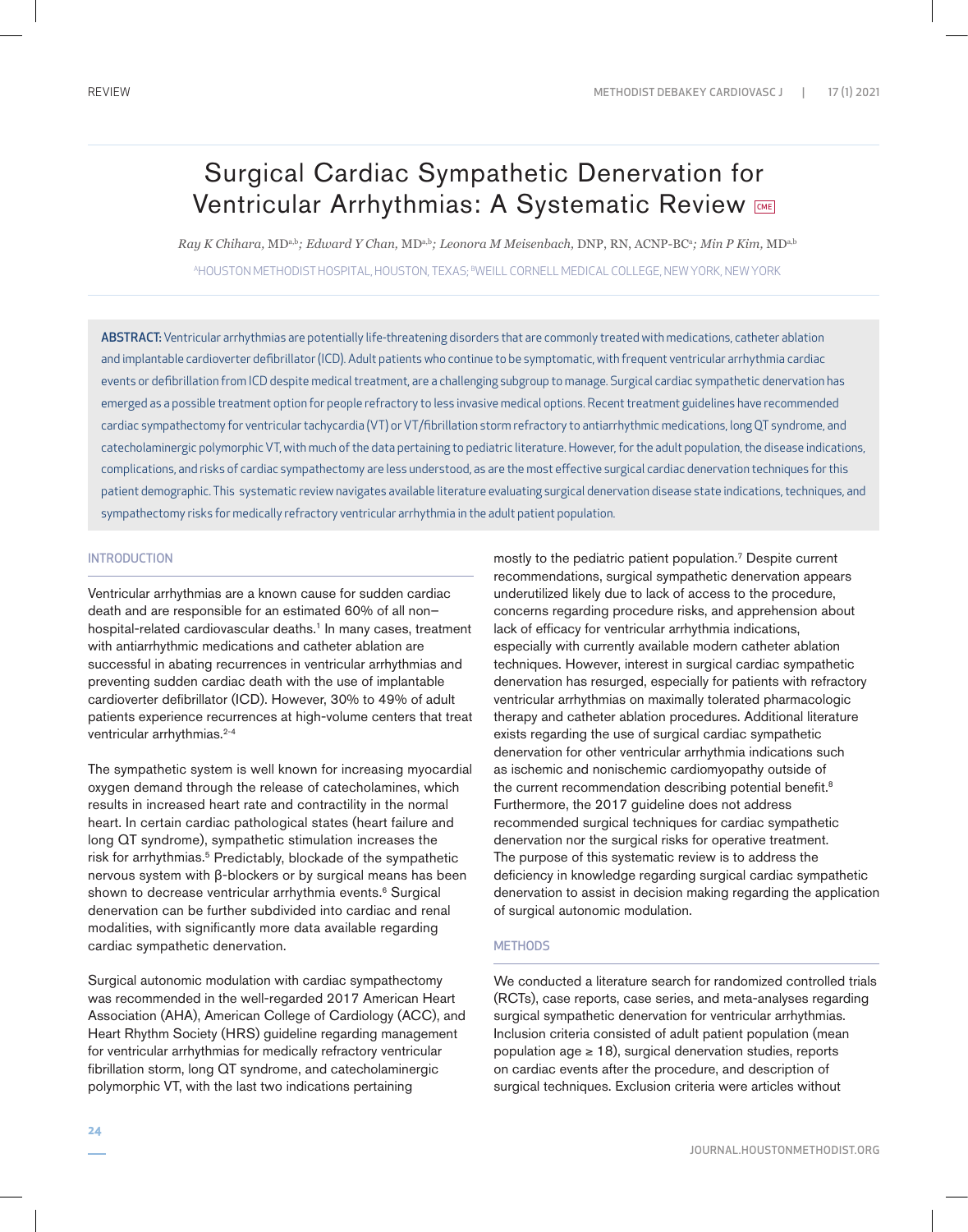original data or about pediatric patient populations, non-English language articles, and articles outside the timeline of catheter ablation techniques (defined as those published in the last 20 years). The primary outcome evaluated was percentage of ICD shock- and transplant-free survival after cardiac sympathetic denervation. Secondary outcomes were percentage free from ICD shock, mortality, and transplantation and complications related to cardiac sympathetic denervation. The search was conducted on the MEDLINE/PubMed and Cochrane Library databases using the key words "sympathectomy, ventricular, arrhythmia" without limitations. The references for the selected articles were evaluated for relevant studies and included the appropriate inclusion and exclusion criteria. Data extracted from each article includes reference details (first author's last name, year of publication, journal), study type, number of patients, mean age of the studied patient population, disease indications for denervation (type of ventricular arrhythmia), surgical technique used, length of follow-up, procedure-related complications, and effect of surgical cardiac denervation on ventricular arrhythmias (focusing on ICD shock-free post procedure, mortality, and heart transplant). If mean age or mean follow-up with standard deviation was not presented in the original study, the mean and standard deviation was calculated when data granularity was available to make the data more uniform. Data from each article was further extracted as data granularity permitted for further analysis regarding surgical cardiac denervation indications, surgical techniques, and complications. Statistical analysis was performed using GraphPad PRISM software. Chi-square analysis was used to calculate P values using *P* < .05 to determine statistical significance.

# **RESULTS**

The search identified 329 articles, of which 46 were selected and 283 were excluded based on title and abstract. Of the 46 full-text articles, 12 were for pediatric patient populations and therefore excluded. Another 12 were excluded for multifactorial reasons that included lack of specific data for surgical cardiac denervation, articles published before the year 2000, and two articles for having included the same data in other articles. The study selection process is summarized in Figure 1. The remaining 21 articles were selected for analysis. There were 275 patients evaluated who underwent surgical cardiac sympathetic denervation (SCSD).9 Study results are summarized in Table 1, which details the main results of each paper, number of patients free from ICD shock after surgical cardiac denervation, patient mortality, and those who underwent heart transplantation.<sup>8-29</sup>

In the overall SCSD study population, 52.4% of patients were alive, free from all ICD shocks, and without heart transplantation at a mean follow-up of 1.38 years. Furthermore, 52.4% of those with ischemic and nonischemic cardiomyopathy were free of ICD shock, mortality, or





transplantation at a mean follow-up of 0.91 years, as were 52.9% with Chagasic cardiomyopathy (mean follow-up 0.75 years), 33.3% with electrical storm (mean follow-up 0.85 years), 62.5% with cardiac sarcoidosis (mean follow-up 1.13 years), and 80% with arrhythmogenic right ventricular (RV) cardiomyopathy (mean follow-up 1.57 years). The P value reached statistical significance for patients undergoing SCSD for electrical storm at *P* = .015 for % ICD shock- and transplant-free survival. The outcomes based on surgical indications are summarized in Table 2.

Patients who underwent bilateral thoracoscopic denervation procedures had a 59% ICD shock- and transplant-free survival. Patients undergoing bilateral thoracoscopic denervation with identification of Kuntz nerve exploration had a 57.3% ICD shock- and transplant-free survival. Patients undergoing left-sided thoracoscopic denervation procedures had a 53.6% ICD shock- and transplant-free survival. The P values were calculated comparing bilateral thoracoscopic denervation against bilateral thoracoscopic denervation with Kuntz nerve exploration and left-sided thoracoscopic procedures. The P value did not reach statistical significance regarding ICD shock- and transplant-free survival. Figure 3 shows the surgical cardiac denervation modality comparisons for mortality and transplant and ICD shock-event-free and transplantfree survival. Outcomes for SCSD surgical modality are summarized in Table 3.

Pneumothorax was the most common complication reported at 5.5%, followed by Horner's syndrome 4.3%, and hemothorax 1.97%. Vein injury, neuropathic pain, cellulitis, upper extremity anhidrosis, compensatory hyperhidrosis, worsening heart failure, mortality, pneumonia, nausea/vomiting, and surgery-related urinary tract infection were rare complications, reported at less than 1%. Table 4 summarizes surgical complications from SCSD.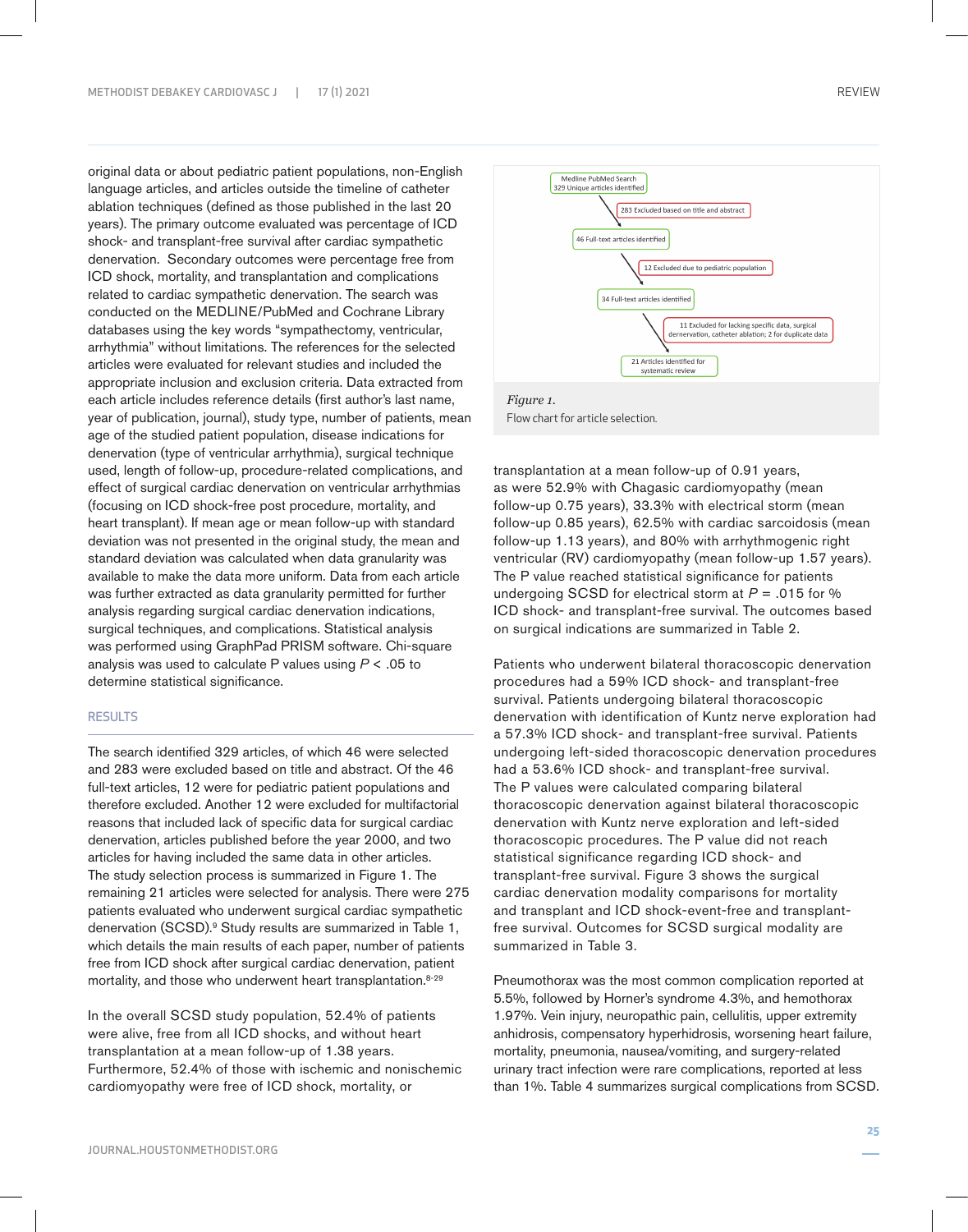$100$ 

 $100$ 





### *Figure 2.*

Graph comparing various cardiac sympathectomy indications for (A) % mortality and transplantation, (B) % ICD shock-free events, and (C) % ICD shock- and transplant-free survival with error bars indicating 95% confidence intervals. The P value represents comparison of the surgical modality to all bilateral surgical cardiac sympathetic denervation. The asterisk indicates values reaching statistical significance or *P* < .05. ICD: implantable cardioverter defibrillator

# **DISCUSSION**

Systematic review of the literature has identified the use of multiple indications in the adult population, including ischemic, nonischemic, Chagasic, sarcoidosis, arrhythmogenic RV cardiomyopathies, and electrical storm. Among adults with recurrent VT refractory to maximal medical and catheter ablation therapy, 52.4% were alive and free of ICD shocks and heart transplantation at a mean follow-up of 1.38 years after undergoing left or bilateral SCSD. Both surgical modalities appear to improve the % ICD shock-free rate and look to be generally safe, with only one mortality reported that was directly linked to the SCSD procedure.

### *Figure 3.*

Graph comparing various cardiac sympathectomy surgical modalities for (A) % mortality and transplantation, (B) % ICD shock-free survival, and (C) % ICD shock- and transplant-free survival with error bars indicating 95% confidence intervals. The P value represents comparison of the surgical modality to all bilateral surgical cardiac sympathetic denervation. The asterisk indicates values reaching statistical significance or *P* < .05. ICD: implantable cardioverter defibrillator

Surgical sympathetic cardiac denervation is a class 1 recommendation for long QT syndrome and catecholaminergic polymorphic VT in the 2017 AHA/ACC/HRS guideline regarding management for ventricular arrhythmias refractory to tolerated maximum beta-blocker dosage, with much of the evidence coming from pediatric studies. Ventricular tachycardia or fibrillation storm refractory to medications and catheter ablation is a class IIb recommendation for cardiac sympathetic denervation.7 Less established are the other disease indications that are more common to the adult population, with studies limited to retrospective review, case series, and case presentations. No RCTs in the adult literature at this time were identified to clarify the benefits of surgical cardiac sympathetic denervation in this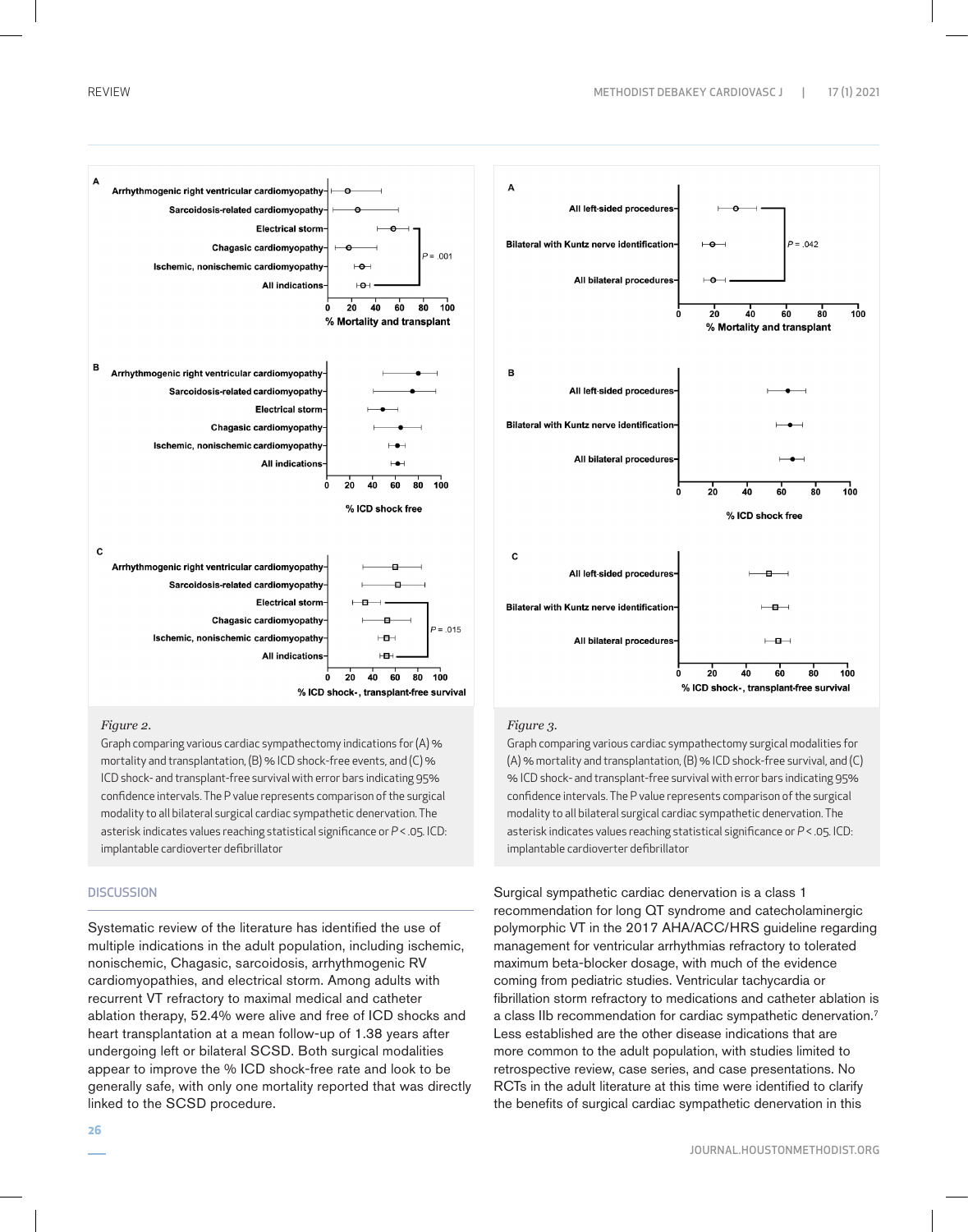| <b>DENERVATION<br/>ON MORTALITY,<br/>TRANSPLANT, ICD</b><br>EFFECT OF<br><b>SHOCKS</b>     | denervation; 20%<br>mortality (within<br>shock-free post<br>60% ICD<br>$1 \text{mo}$                                              | shock-free post<br>Chagas disease<br>progression of<br>5% mortality<br>denervation;<br>90% ICD                                                                                            | denervation; 0%<br>shock-free post<br>mmortality<br>100% ICD                                        | shock-free post<br>mean follow-up<br>2.8 yrs; 26.3%<br>21% mortality<br>transplanted<br>denervation;<br>47% ICD                | denervation; 0%<br>shock-free post<br>mortality<br>63% ICD                                                         | mortality; 50% VA<br>denervation; 0%<br>shock-free post<br>recurrence free<br>83% ICD                                             | sustained VA; 20%<br>denervation; 0%<br>no recurrence of<br>shock-free post<br>mortality; 60%<br>transplant, no<br>mortalities<br>100% ICD |                                                    |
|--------------------------------------------------------------------------------------------|-----------------------------------------------------------------------------------------------------------------------------------|-------------------------------------------------------------------------------------------------------------------------------------------------------------------------------------------|-----------------------------------------------------------------------------------------------------|--------------------------------------------------------------------------------------------------------------------------------|--------------------------------------------------------------------------------------------------------------------|-----------------------------------------------------------------------------------------------------------------------------------|--------------------------------------------------------------------------------------------------------------------------------------------|----------------------------------------------------|
| <b>COMPLICATIONS</b>                                                                       | thorax (1) 10%<br>hemopneumo-<br>syndrome,<br>No Homer                                                                            | Pneumothorax<br>(1) 5%                                                                                                                                                                    | Not reported                                                                                        | Not reported                                                                                                                   | pneumothorax (1)<br>injury (1) 12.5%,<br>pain (1) 12.5%,<br>Venous plexus<br>neuropathic<br>12.5%                  | None found after<br>retrospective<br>investigation                                                                                | injury, hemothorax<br>(1) 20% No Homer<br>compensatory<br>hyperhidrosis<br>Azygous vein<br>syndrome or                                     |                                                    |
| <b>OPERATIVE</b><br>TECHNIQUE                                                              | T2-T4 ganglionectomy<br>Kuntz nerve division if<br>Left (6) and bilateral<br>lower stellectomy<br>(4) thoracoscopic<br>identified | <b>Bilateral thoracoscopic</b><br>T2-T4 ganglionectomy<br>inferior stellectomy                                                                                                            | <b>Bilateral thoracoscopic</b><br>THT <sub>5</sub>                                                  | T2-T4 ganglionectomy<br>Left (14) and bilateral<br>inferior stellectomy<br>(5) thoracoscopic                                   | <b>Bilateral thoracoscopic</b><br>T2-T4 ganglionectomy<br>inferior stellectomy                                     | T2-T4 ganglionectomy<br>inferior stellectomy<br>Left thoracoscopic                                                                | Bilateral thoracoscopic<br>T2-T4 ganglionectomy<br>Kuntz nerve division if<br>inferior stellectomy<br>identified                           |                                                    |
| FOLLOW-<br>(YEARS)<br>ŝ                                                                    | 0.84                                                                                                                              | 0.19                                                                                                                                                                                      | <b>D.5</b>                                                                                          | 2.07                                                                                                                           | $\overline{0}$                                                                                                     | $\sim$                                                                                                                            | 1.55                                                                                                                                       |                                                    |
| <b>VENTRICULAR<br/>ARRHYTHMIA PATIENT<br/>POPULATION/</b><br>INDICATION FOR<br>DENERVATION | meds/catheter ablation<br>Nonischemic cardiomy-<br>opathy refractory to                                                           | electrical storm refractory<br>ischemic cardiomyopathy<br>syndrome (1) with VA or<br>(7); dilated cardiomy-<br>Chagas (9); chronic<br>opathy (3); long QT<br>to meds/catheter<br>ablation | tachycardia refractory to<br>meds/catheter ablation<br>polymorphic ventricular<br>Catecholaminergic | opathy VT storm (15) with<br>meds/catheter ablation<br>VA events refractory to<br>nonischemic cardiomy-<br>Severe ischemic and | opathy with VA events<br>Arrhythmogenic right<br>ventricular cardiomy-<br>refractory to meds/<br>catheter ablation | Ischemic or hypertensive<br>cardiomyopathy (4); long<br>meds/catheter ablation<br>VA events refractory to<br>QT syndrome (2) with | meds/catheter ablation<br>electrical storm (3) VA<br>events refractory to<br>Cardiac sarcoidosis                                           |                                                    |
| <b>MEAN<br/>AGE<br/>(YEARS)</b>                                                            | 61.6                                                                                                                              | 55.85                                                                                                                                                                                     | 30                                                                                                  | 54.5                                                                                                                           | 32                                                                                                                 | 56.83                                                                                                                             | 5S                                                                                                                                         |                                                    |
| Patients<br>Enervated                                                                      | $\overline{a}$                                                                                                                    | 20                                                                                                                                                                                        | ÷                                                                                                   | ഊ                                                                                                                              | $\infty$                                                                                                           | $\circ$                                                                                                                           | Lņ,                                                                                                                                        |                                                    |
| <b>STUDY TYPE</b>                                                                          | Retrospective                                                                                                                     | Case series                                                                                                                                                                               | presentation<br>Case                                                                                | Retrospective<br>review                                                                                                        | Case series                                                                                                        | Case series                                                                                                                       | Case series                                                                                                                                |                                                    |
| <b>JOURNAL</b>                                                                             | Clin Res<br>Cardiol                                                                                                               | J Cardiothorac<br>Surg                                                                                                                                                                    | Kardiologia<br>Polska                                                                               | Electrophysiol<br>J Cardiovasc                                                                                                 | Heart Rhythm                                                                                                       | <b>Arch Cardiol</b><br>Mex                                                                                                        | Heart Rhythm                                                                                                                               | Summary of articles used in the literature review. |
| <b>FIRST AUTHOR</b><br>YEAR                                                                | 2020<br>Yalin                                                                                                                     | Tellez<br>2019                                                                                                                                                                            | Stec<br>2019                                                                                        | Cai<br>2019                                                                                                                    | Assis<br>2019                                                                                                      | Velasquez<br>2019                                                                                                                 | Okada<br>2019                                                                                                                              | Table 1.                                           |
|                                                                                            |                                                                                                                                   |                                                                                                                                                                                           |                                                                                                     |                                                                                                                                |                                                                                                                    |                                                                                                                                   |                                                                                                                                            |                                                    |

JOURNAL.HOUSTONMETHODIST.ORG

**27**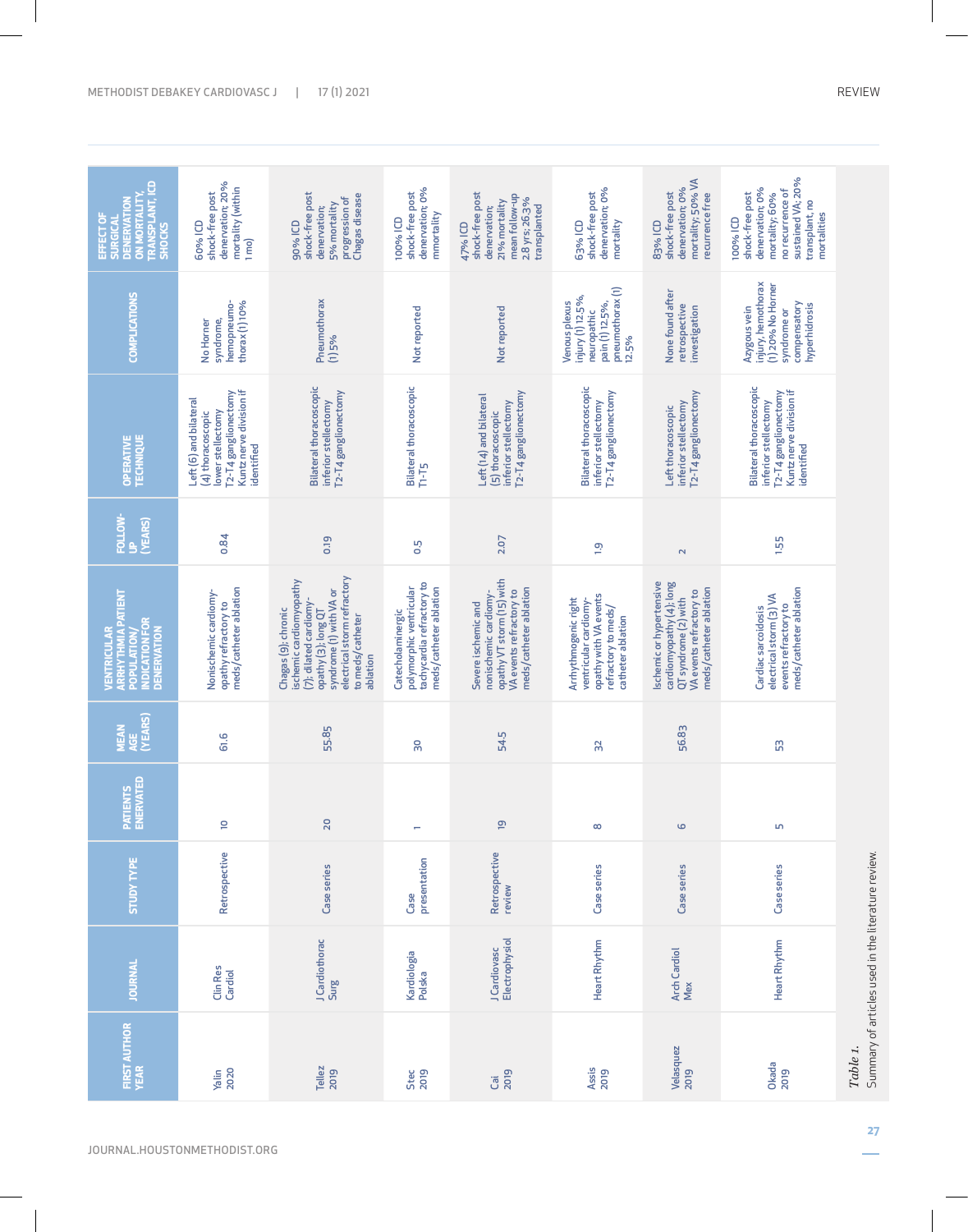| <b>TRANSPLANT, ICD</b><br>ON MORTALITY<br><b>DENERVATION</b><br>EFFECT OF<br><b>SURGICAL</b><br><b>SHOCKS</b> | denervation; 0%<br>shock-free post<br>100% ICD<br>mortality                                                               | delisted for heart<br>heart palpitation<br>denervation 0%<br>shock-free post<br>Mortality; no<br>symptoms,<br>transplant<br>100% ICD | shock-free post<br>sustained VA in<br>14.3% trans-<br>denervation;<br>planted; no<br>100% ICD<br>follow-up                                                                                                 | discharge to rehab<br>sustained VA until<br>denervation; 0%<br>shock-free post<br>mortality; no<br>100% ICD | denervation; 0%<br>shock free post<br>100% ICD<br>mortality                           | 0.97-0.19 cardiac<br>$denervation(P =$<br>shock-free post<br>events/yr after<br>0% mortality;<br>denervation;<br>86.7% ICD<br>(54.0, 0.0) |                                                    |
|---------------------------------------------------------------------------------------------------------------|---------------------------------------------------------------------------------------------------------------------------|--------------------------------------------------------------------------------------------------------------------------------------|------------------------------------------------------------------------------------------------------------------------------------------------------------------------------------------------------------|-------------------------------------------------------------------------------------------------------------|---------------------------------------------------------------------------------------|-------------------------------------------------------------------------------------------------------------------------------------------|----------------------------------------------------|
| <b>COMPLICATIONS</b>                                                                                          | None identified                                                                                                           | hyperhidrosis<br>no reactive<br>syndrome,<br>No Homer                                                                                | tube insertion (1)<br>$(1)$ 14.3%, chest<br>compensatory<br>hyperhidrosis<br>syndrome,<br>No Homer<br>14.3%                                                                                                | No Homer<br>syndrome                                                                                        | No procedural<br>complications                                                        | pneumothorax<br>No Homer, no<br>bleeding, no                                                                                              |                                                    |
| OPERATIVE<br>TECHNIQUE                                                                                        | sympathectomy<br>Bilateral T1-T4                                                                                          | <b>Bilateral thoracoscopic</b><br>T2-T4 ganglionectomy<br>Kuntz nerve division<br>inferior stellectomy<br>when seen                  | Left (1) or bilateral (6)<br>thetic chain over the<br>division of sympa-<br>2nd and 3rd ribs                                                                                                               | Left thoracoscopic<br>stellectomy                                                                           | <b>Bilateral thoracoscopic</b><br>T2-T4 ganglionectomy<br>inferior stellectomy        | T2-T4 ganglionectomy<br>inferior stellectomy<br>Left thoracoscopic                                                                        |                                                    |
| FOLLOW-<br>(YEARS)<br>Ŝ                                                                                       | 0.5                                                                                                                       | ۳                                                                                                                                    | 117                                                                                                                                                                                                        | reported<br>$\frac{t}{2}$                                                                                   | 0.52                                                                                  | 2.5                                                                                                                                       |                                                    |
| VENTRICULAR<br>ARRHYTHMIA PATIENT<br>INDICATION FOR<br><b>DENERVATION</b><br>POPULATION/                      | Viral cardiomyopathy low<br>left ventricular ejection<br>VA events refractory to<br>fraction 20-30% with<br>meds/ablation | Nonischemic cardiomy-<br>opathy in VA electrical<br>storm                                                                            | storm (1) with VA events<br>opathy (1); normal heart<br>hypertrophic cardiomy-<br>idiopathic (2); electrical<br>Nonischemic/ischemic<br>cardiomyopathy (2, 2);<br>refractory to meds/<br>catheter ablation | operative electrical storm<br>Coronary artery bypass<br>patient with post                                   | Coronary artery spasm<br>refractory to meds/<br>catheter ablation<br>patients with VA | polymorphic ventricular<br>(14); cate cholaminergic<br>Long QT syndrome<br>tachycardia(1)                                                 |                                                    |
| AGE<br>(YEARS)<br>MEAN                                                                                        | G9                                                                                                                        | 50                                                                                                                                   | 50.9                                                                                                                                                                                                       | $\frac{1}{2}$                                                                                               | 47.3                                                                                  | 24.6                                                                                                                                      |                                                    |
| PATIENTS<br>ENERVATED                                                                                         | $\overline{\phantom{0}}$                                                                                                  | ÷                                                                                                                                    | $\triangleright$                                                                                                                                                                                           | ÷                                                                                                           | $\omega$                                                                              | ٣                                                                                                                                         |                                                    |
| <b>STUDY TYPE</b>                                                                                             | presentation<br>Case                                                                                                      | presentation<br>Case                                                                                                                 | Case series                                                                                                                                                                                                | presentation<br>Case                                                                                        | Case series                                                                           | Case series                                                                                                                               |                                                    |
| <b>JOURNAL</b>                                                                                                | Electrophysiol<br>Pacing Clin                                                                                             | Ann Thorac<br>Surg                                                                                                                   | <b>Heart Rhythm</b>                                                                                                                                                                                        | Ann Thorac<br>Surg                                                                                          | Electrophysiol<br>J Cardiovasc                                                        | Electrophysiol<br>Pacing Clin                                                                                                             | Summary of articles used in the literature review. |
| <b>FIRST AUTHOR</b><br>YEAR                                                                                   | Kopecky<br>2018                                                                                                           | Krishnan<br>2018                                                                                                                     | Richardson<br>2018                                                                                                                                                                                         | Wehman<br>2018                                                                                              | na-Guarache<br>Cardo-<br>2017                                                         | Jang<br>2017                                                                                                                              | Table 1 (continued)                                |

JOURNAL.HOUSTONMETHODIST.ORG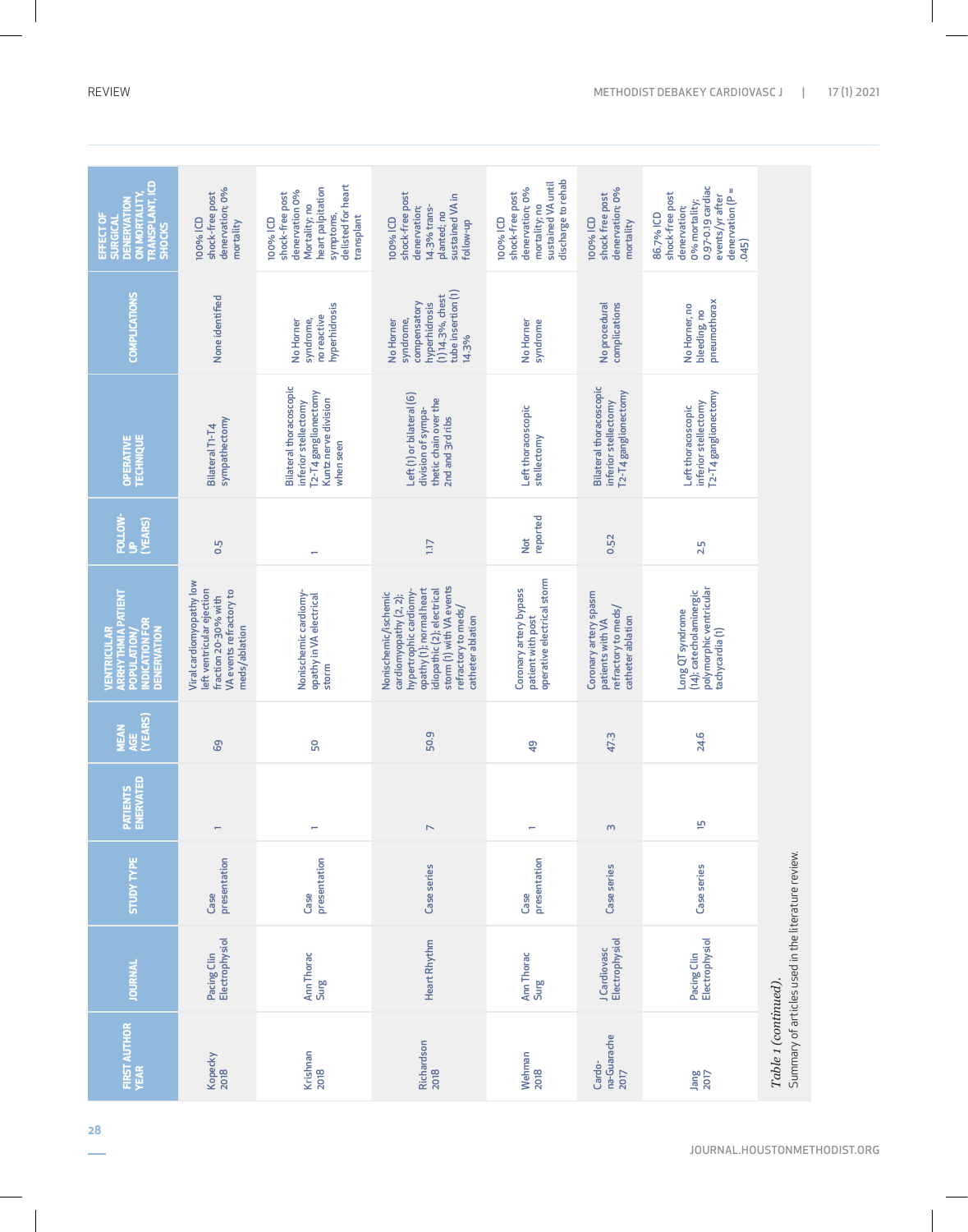| TRANSPLANT, ICD<br>SHOCKS<br><b>DENERVATION</b><br>ON MORTALITY,<br>EFFECT OF<br><b>SURGICAL</b> | of VA/ICD shock at<br>1.5 yrs; 76.2% free<br>for freedom of ICD<br>planted; 58% free<br>1 yr, 49% at mean<br>plant at 1 yr; 50%<br>free of ICD shock,<br>transplant/death<br>25.6% mortality;<br>at 1 yr; bilateral =<br>shock; bilateral <<br>transplant, death<br>left denervation<br>left denervation<br>shock-free post<br>of death/trans-<br>for ICD shock,<br>denervation;<br>8.2% trans-<br>84.3% ICD<br>at <sub>1</sub> yr | 71.4% Recurrence<br>28.6% Mortality<br>shock-free post<br>(within 48 hrs);<br>of VA cardiac<br>denervation;<br>28.6% ICD<br>events      | 14.3% Mortality<br>shock-free post<br>denervation;<br>57.1% ICD                                                        | denervation; 12%<br>30-day mortality,<br>24 hrs; 8% 7-day<br>transplanted; No<br>mortality within<br>shock-free post<br>mortality, 12%<br>Mortality, 8%<br>88.5% 1-yr<br>30.7% ICD<br>mortality |                                                    |
|--------------------------------------------------------------------------------------------------|------------------------------------------------------------------------------------------------------------------------------------------------------------------------------------------------------------------------------------------------------------------------------------------------------------------------------------------------------------------------------------------------------------------------------------|-----------------------------------------------------------------------------------------------------------------------------------------|------------------------------------------------------------------------------------------------------------------------|-------------------------------------------------------------------------------------------------------------------------------------------------------------------------------------------------|----------------------------------------------------|
| <b>COMPLICATIONS</b>                                                                             | requiring pressors<br>vomiting (1) 0.8%;<br>0.8%; Nausea and<br>Horner (5) 4.1%,<br>resolution in 4/5;<br>tract infection (1)<br>Hemothorax (3)<br>2.5%; Pneumo-<br>thorax (6) 5%;<br>1.7%; Urinary<br>Hypotension<br>Cellulitis (2)<br>$(16)$ 13.2%;                                                                                                                                                                              | Partial anhydrosis<br>Ptosis (4) 57.1%,<br>extremity (2)<br>3 recovered;<br>left upper<br>28.6%                                         | Thoracic hyperal-<br>gesia (1) 14.2%                                                                                   | pneumothorax (2)<br>No Homer<br>syndrome,<br>7.7%                                                                                                                                               |                                                    |
| OPERATIVE<br>TECHNIQUE                                                                           | T2-T4 ganglionectomy;<br>Kuntz nerve division if<br>Bilateral (98) and left<br>inferior stellectomy<br>(23) thoracoscopic<br>identified                                                                                                                                                                                                                                                                                            | lower-half stellectomy<br>T2-T4 ganglionectomy<br>Left thoracoscopic<br>$(4)$ and surgical $(3)$                                        | <b>Bilateral thoracoscopic</b><br>T2-T4 ganglionectomy<br>Kuntz nerve division<br>inferior stellectomy                 | stellate, sympathetic<br>Bilateral (11) and left<br>(15) thoracoscopic<br>ganglionectomy                                                                                                        |                                                    |
| FOLLOW-<br>UP<br>(YEARS)                                                                         | 1.5                                                                                                                                                                                                                                                                                                                                                                                                                                | 2.75                                                                                                                                    | 1.29                                                                                                                   | follow-up<br>0.93 (4<br>lostto                                                                                                                                                                  |                                                    |
| VENTRICULAR<br>ARRHYTHMIA PATIENT<br>POPULATION/<br><b>NDICATION FOR</b><br><b>DENERVATION</b>   | electrical storm refractory<br>processes with refractory<br>ventricular arrhythmia or<br>to meds/catheter<br>Variable disease<br>ablation                                                                                                                                                                                                                                                                                          | electrical storm refractory<br>Ischemic cardiomyopathy<br>cardiomyopathy (22%) in<br>(78%); nonischemic<br>to meds/catheter<br>ablation | Chagasic cardiomyopathy<br>with electrical storm<br>(6); refractory VA (1)<br>refractory to meds/<br>catheter ablation | storm (23%) refractory to<br>meds/catheter ablation<br>(23%,54%); electrical<br>Ischemic/nonischemic<br>cardiomyopathy                                                                          |                                                    |
| <b>MEAN<br/>AGE<br/>(YEARS)</b>                                                                  | 55                                                                                                                                                                                                                                                                                                                                                                                                                                 | 52                                                                                                                                      | 51.86                                                                                                                  | 58                                                                                                                                                                                              |                                                    |
| Patients<br>Enervat <u>ed</u>                                                                    | 121                                                                                                                                                                                                                                                                                                                                                                                                                                | $\triangleright$                                                                                                                        | $\mathord{\sim}$                                                                                                       | 26                                                                                                                                                                                              |                                                    |
| <b>STUDY TYPE</b>                                                                                | Retrospective<br>multicenter<br>registry                                                                                                                                                                                                                                                                                                                                                                                           | Retrospective                                                                                                                           | Retrospective<br>review                                                                                                | Retrospective<br>review                                                                                                                                                                         |                                                    |
| <b>JOURNAL</b>                                                                                   | <b>JACC</b>                                                                                                                                                                                                                                                                                                                                                                                                                        | Electrophysiol<br>JIntery Card                                                                                                          | Heart Rhythm                                                                                                           | J Cardiothorac<br>Vasc Anesth                                                                                                                                                                   | Summary of articles used in the literature review. |
| <b>FIRST AUTHOR</b>                                                                              | Vaseghi<br>2017                                                                                                                                                                                                                                                                                                                                                                                                                    | Prabhu<br>2016                                                                                                                          | Saenz<br>2016                                                                                                          | Methangkool<br>2014                                                                                                                                                                             | Table 1 (continued).                               |

 $\overline{\phantom{a}}$ 

JOURNAL.HOUSTONMETHODIST.ORG

 $\overline{\phantom{a}}$ 

**29**  $\overline{\phantom{0}}$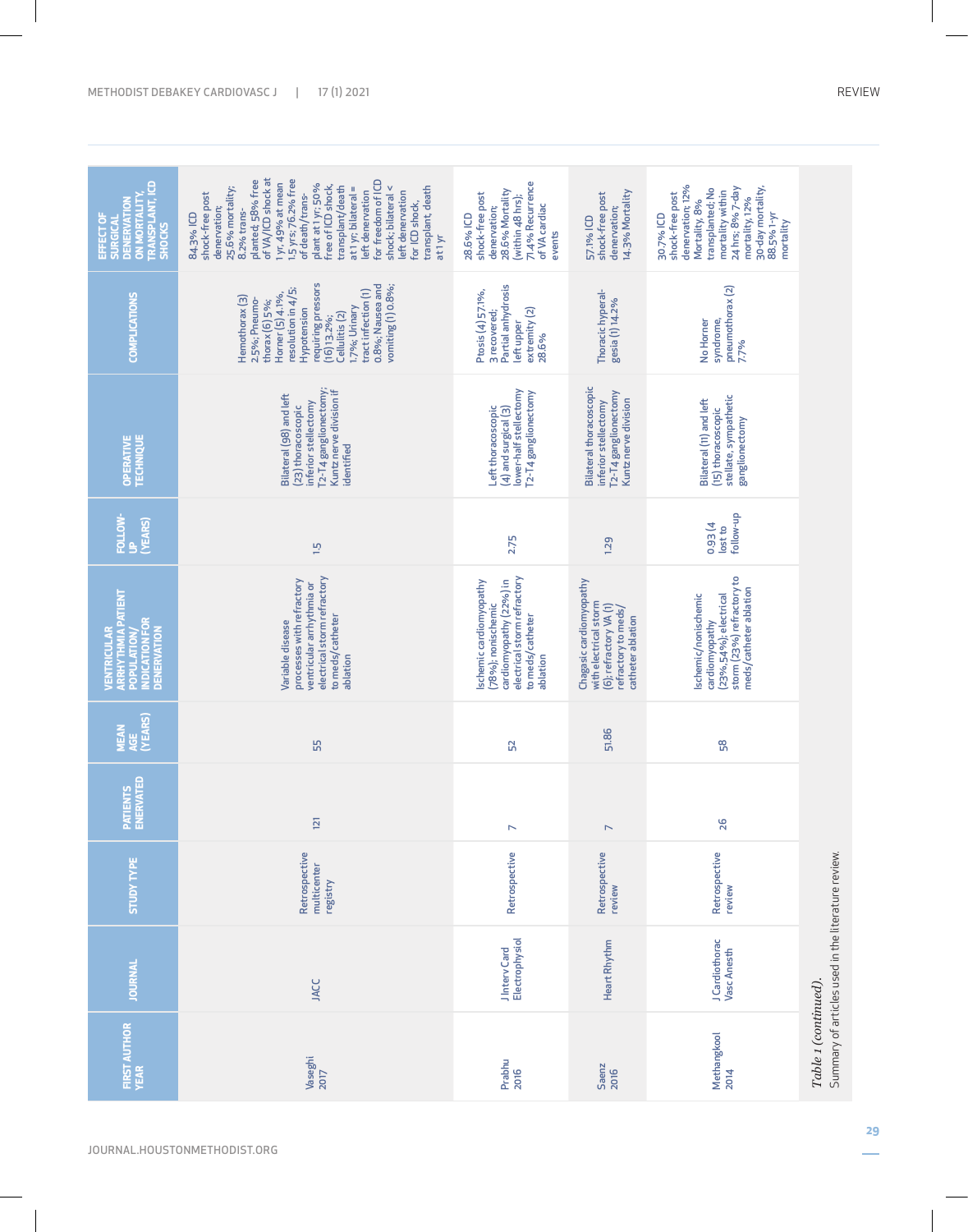| <b>RANSPLANT, ICD</b><br><b>ON MORTALITY</b><br><b>DENERVATIOI</b><br>EFFECT OF<br><b>SURGICAL</b><br><b>SHOCKS</b> | denervation; 33%<br>procedure; 16.7%<br>mortality (within<br>partial response,<br>shock-free post<br>cardiac events<br>within days of<br>decreased VA<br>1 mo); 16.7%<br>no response,<br>mortality<br>66% ICD              | exercise tolerance<br>asymptomatic at<br>shock-free post<br>0% mortality;<br>improvement<br>at1mo/3mo;<br>mild/marked<br>denervation;<br>100% ICD<br>$16 \text{ mo}$ | 44% no difference<br>denervation; 22%<br>after treatment;<br>shock-free post<br>77% survival to<br>mortality; 22%<br>cardiac events;<br>decreased VA<br>discharge<br>33% ICD                                                            | denervation; 100%<br>mortality (at 9 mo<br>episodes at 8 mo<br>unknown cause);<br>shock-free post<br>polymorphic VT<br>nonsustained<br>100% ICD |                                                    |
|---------------------------------------------------------------------------------------------------------------------|----------------------------------------------------------------------------------------------------------------------------------------------------------------------------------------------------------------------------|----------------------------------------------------------------------------------------------------------------------------------------------------------------------|-----------------------------------------------------------------------------------------------------------------------------------------------------------------------------------------------------------------------------------------|-------------------------------------------------------------------------------------------------------------------------------------------------|----------------------------------------------------|
| <b>COMPLICATIONS</b>                                                                                                | heart failure after<br>Mortality linked<br>vation (1) 16.7%<br>surgical dener-<br>to worsening                                                                                                                             | No complications                                                                                                                                                     | resolved in 6 mo,<br>Horner (1) 11.1%,<br>11.1%, pneumo-<br>thorax (1) 11.1%<br>anhydrosis(1)                                                                                                                                           | Not reported                                                                                                                                    |                                                    |
| OPERATIVE<br>TECHNIQUE                                                                                              | thoracoscopic inferior<br>stellectomy, T2-T4<br>followed by right<br>ganglionectomy<br><b>Bilateral or left</b>                                                                                                            | Left thoracoscopic<br>sympathectomy at<br>levels T1-T5                                                                                                               | stellectomy to T4 (4)<br>Left thoracoscopic:<br>entire stellectomy<br>stellectomy to T2<br>to T2 (3), inferior<br>(2), and inferior<br>ganglionectomy                                                                                   | <b>Bilateral thoracoscopic</b><br>T2, T3, T4 ganglia<br>ablation                                                                                |                                                    |
| FOLLOW-<br>UP<br>(YEARS)                                                                                            | 0.33                                                                                                                                                                                                                       | 133                                                                                                                                                                  | 0.52                                                                                                                                                                                                                                    | 0.75                                                                                                                                            |                                                    |
| ARRHYTHMIA PATIENT<br>POPULATION/<br>INDICATION FOR<br><b>DENERVATION</b><br>VENTRICULAR                            | meds/catheter ablation<br>Nonischemic cardiomy-<br>storm (6) refractory to<br>opathy (4); sarcoid (1);<br>arrhythmogenic right<br>ventricular cardiomy-<br>opathy (1); electrical<br>and poor transplant<br>candidates (6) | tachycardia refractory to<br>meds with poor exercise<br>polymorphic ventricular<br>Catecholaminergic<br>tolerance                                                    | right ventricular dysplasia<br>recurrent VA (1) refractory<br>schemic (2), nonischemic<br>sarcoid (2), arythmogenic<br>incessant storm (4), and<br>(1), electrical storm (8),<br>(2), hypertrophic (2),<br>to meds/catheter<br>ablation | Chagasic myocarditis with<br>recurrent VA refractory to<br>meds/catheter ablation                                                               |                                                    |
| (YEARS)<br><b>MEAN</b><br>AGE                                                                                       | 60.17                                                                                                                                                                                                                      | 22                                                                                                                                                                   | 54.2                                                                                                                                                                                                                                    | 29                                                                                                                                              |                                                    |
| PATIENTS<br>ENERVATED                                                                                               | $\circ$                                                                                                                                                                                                                    | ÷                                                                                                                                                                    | თ                                                                                                                                                                                                                                       |                                                                                                                                                 |                                                    |
| <b>STUDY TYPE</b>                                                                                                   | Retrospective<br>review                                                                                                                                                                                                    | presentation<br>Case                                                                                                                                                 | Retrospective<br>review                                                                                                                                                                                                                 | presentation<br>Case                                                                                                                            |                                                    |
| <b>JOURNAL</b>                                                                                                      | J Am Coll<br>Cardiol                                                                                                                                                                                                       | Cardiology<br>Society of<br>European                                                                                                                                 | Circulation                                                                                                                                                                                                                             | Int J Cardiol                                                                                                                                   | Summary of articles used in the literature review. |
| <b>FIRST AUTHOR</b>                                                                                                 | Ajijola<br>2012                                                                                                                                                                                                            | Gopinathannair<br>2010                                                                                                                                               | <b>Bourke</b><br>2010                                                                                                                                                                                                                   | Gutierrez<br>2007                                                                                                                               | Table 1 (continued).                               |

JOURNAL.HOUSTONMETHODIST.ORG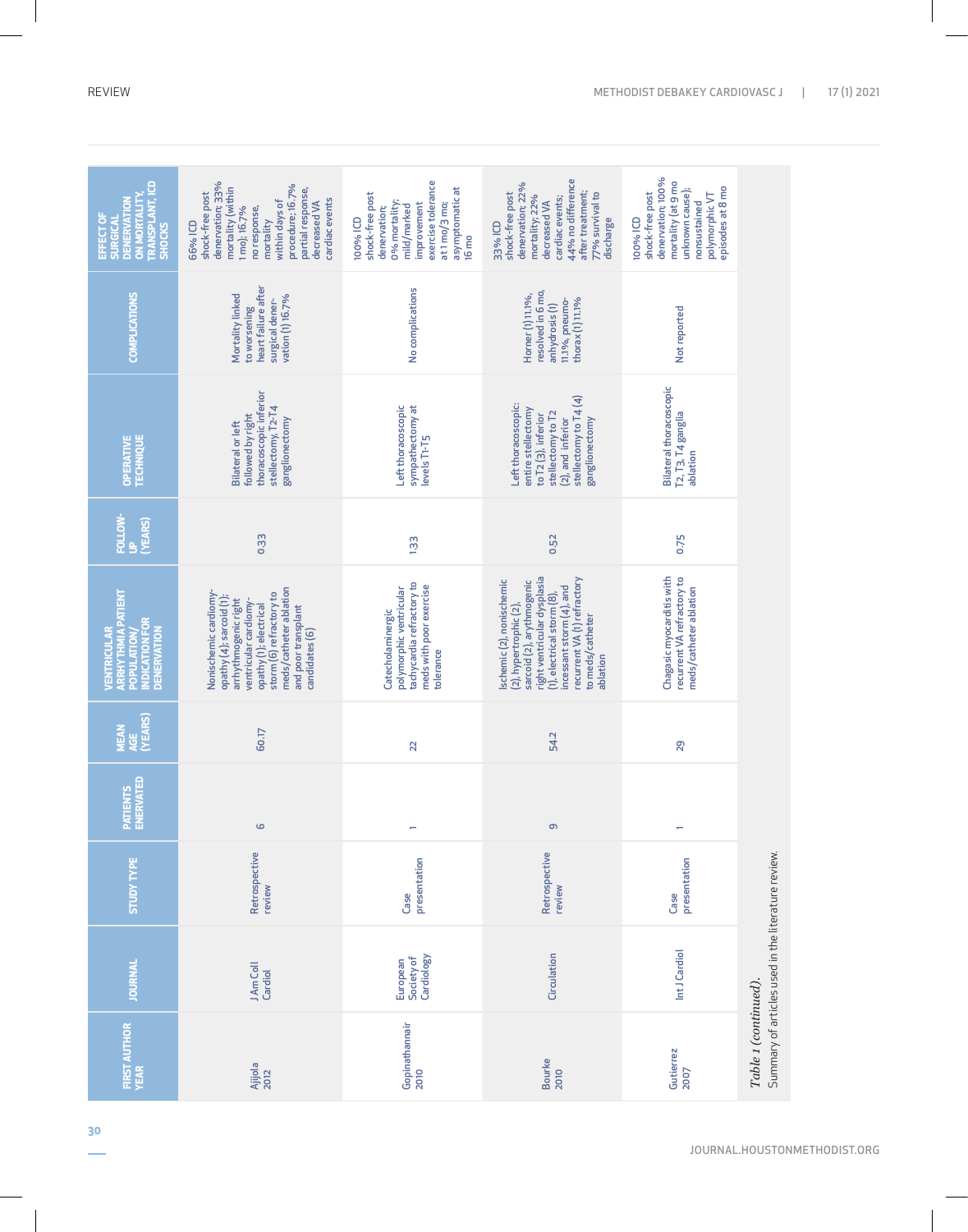| <b>INDICATION</b>                                     | <b>INCLUDED</b><br><b>STUDIES (#)</b> | <b>PATIENTS</b><br><b>DENERVATED</b> | <b>MEAN AGE</b><br>(YEARS) | <b>AGE RANGE</b><br>(YEARS) | <b>AVERAGE</b><br><b>FOLLOW-UP</b> | <b>FOLLOW-U</b><br><b>RANGE</b> | % MORTALITY &<br><b>TRANSPLANT</b>                    | <b>MORTALITY/</b><br><b>TRANSPLANT</b> |
|-------------------------------------------------------|---------------------------------------|--------------------------------------|----------------------------|-----------------------------|------------------------------------|---------------------------------|-------------------------------------------------------|----------------------------------------|
|                                                       |                                       |                                      |                            |                             | (YEARS)                            | (YEARS)                         | (95% CI)                                              | <b>P VALUE</b>                         |
| <b>All indications</b><br>(baseline)                  | 21                                    | 275                                  | 51.6                       | 20 to 80                    | 1.38                               | Mean range<br>0.19 to 2.75      | 29.5%<br>$(24.4 - 35.1)$                              | n/a                                    |
| Ischemic, nonischemic<br>cardiomyopathy               | 9                                     | 168                                  | 55.28                      | 20 to 80                    | 0.91                               | 0.5 to 2.07                     | 28.6%<br>$(22.3 - 35.8)$                              | 0.914                                  |
| Chagasic<br>cardiomyopathy                            | 3                                     | 17                                   | 55.88                      | 29 to 73                    | 0.75                               | 0.5 to 1.29                     | 17.6%<br>$(6.2 - 41.4)$                               | 0.415                                  |
| <b>Electrical storm for</b><br>any indication         | 8                                     | 51                                   | 55.35                      | 25 to 75                    | 0.85                               | $0.019$ to 3                    | 54.9%<br>$(41.4 - 67.7)*$                             | $0.001*$                               |
| <b>Sarcoidosis</b><br>cardiomyopathy                  | 3                                     | 8                                    | 49.63                      | 25 to 71                    | 1.13                               | 0.17 to 2.41                    | 25%<br>$(4.4 - 59.1)$ 12.5%<br>Mortality only         | > .999                                 |
| Arrhythmogenic<br>right ventricular<br>cardiomyopathy | 3                                     | 10 <sup>°</sup>                      | 35.7                       | 18 to 75                    | 1.57                               | $0.07$ to 3.56                  | 20%<br>$(3.0 - 44.8)$<br>10%<br><b>Mortality only</b> | 0.914                                  |

# *Table 2.*

Outcomes for the surgical cardiac sympathetic denervation disease indications comparing various ventricular arrhythmia indications to the overall pooled disease indications. The P value represents comparison of the surgical indication to all indications. The asterisk indicates values reaching statistical significance or *P* < .05.

| <b>INDICATION</b>                                     | % ICD SHOCK-FREE<br><b>AFTER DENERVATION (95% CI)</b> | <b>ICD SHOCK-FREE</b><br><b>P VALUE</b> | % ICD SHOCK-&<br><b>TRANSPLANT-FREE SURVIVAL</b><br><b>P VALUE</b> | <b>ICD SHOCK-&amp;</b><br><b>TRANSPLANT-FREE</b><br><b>SURVIVAL P VALUE</b> | <b>REFERENCES</b>                     |  |
|-------------------------------------------------------|-------------------------------------------------------|-----------------------------------------|--------------------------------------------------------------------|-----------------------------------------------------------------------------|---------------------------------------|--|
| <b>All indications</b><br>(baseline)                  | 62.2% (56.3-67.7)                                     | n/a                                     | 52.4% (46.5-58.2)                                                  | n/a                                                                         |                                       |  |
| Ischemic.<br>nonischemic<br>cardiomyopathy            | 61.9% (54.4-68.9)                                     | 5.999                                   | 52.4% (44.7-59.8)                                                  | 5.999                                                                       | 10, 12, 18, 22, 23, 25, 27,<br>28, 29 |  |
| Chagasic<br>cardiomyopathy                            | 64.7% (41.3-82.7)                                     | 5.999                                   | 52.9% (31.0-73.8)                                                  | > .999                                                                      | 16, 24, 26                            |  |
| <b>Electrical</b><br>storm for any<br>indication      | 49% (35.9-62.3)                                       | 0.088                                   | 33.3% (22.0-47.0) *                                                | $0.015*$                                                                    | 10, 12, 19-21, 22, 24, 28             |  |
| <b>Sarcoidosis</b><br>cardiomyopathy                  | 75% (40-9-95.6)                                       | 0.714                                   | 62.5% (30.7-86.3)                                                  | 0.726                                                                       | 10, 12, 21                            |  |
| Arrhythmogenic<br>right ventricular<br>cardiomyopathy | 80% (49.0-96.4)                                       | 0.411                                   | 60% (31.3-83.2)                                                    | 0.753                                                                       | $10 - 12$                             |  |
| Table 2 (continued).                                  |                                                       |                                         |                                                                    |                                                                             |                                       |  |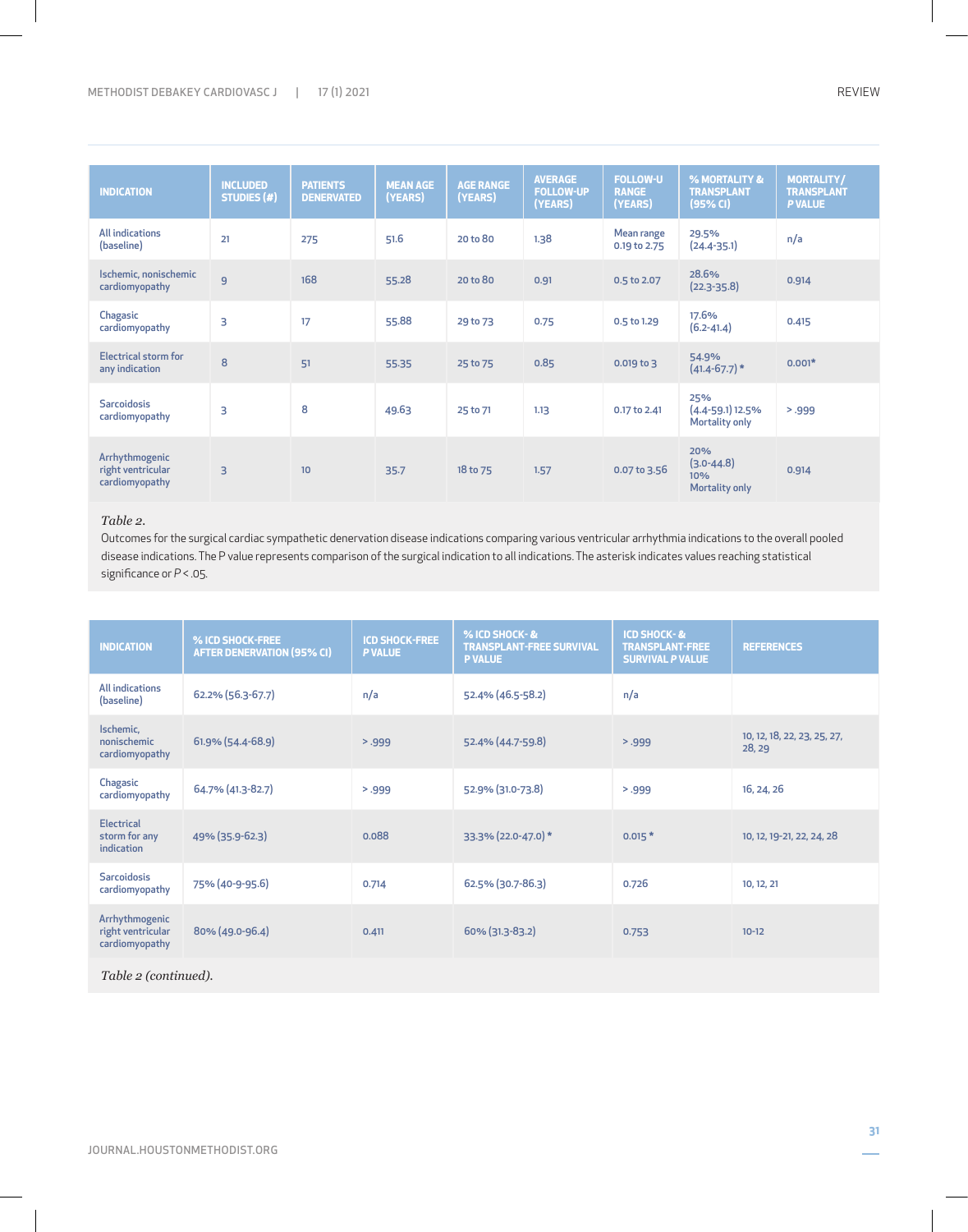| <b>SURGICAL MODALITY</b>                                                                                                                                | <b>INCLUDED</b><br><b>STUDIES (#)</b> | <b>PATIENTS</b><br><b>DENERVATED</b> | <b>MEAN AGE</b><br>(YEARS) | <b>AGE RANGE</b><br>(YEARS) | <b>MEAN</b><br><b>FOLLOW-UP</b><br>(YEARS) | <b>MEAN</b><br><b>FOLLOW-U</b><br><b>RANGE</b><br>(YEARS) | % MORTALITY &<br><b>TRANSPLANT</b><br>(95% CI) | <b>MORTALITY/</b><br><b>TRANSPLANT</b><br><b>P VALUE</b> |
|---------------------------------------------------------------------------------------------------------------------------------------------------------|---------------------------------------|--------------------------------------|----------------------------|-----------------------------|--------------------------------------------|-----------------------------------------------------------|------------------------------------------------|----------------------------------------------------------|
| All bilateral thoraco-<br>scopic denervation<br>procedures (baseline)                                                                                   | 13                                    | 161                                  | 53.38                      | 20 to 80                    | 1.24                                       | 0.19 to 1.9                                               | 19.3%<br>$(13.9 - 26.0)$                       | n/a                                                      |
| <b>Bilateral thoraco-</b><br>scopic denervation<br>with lower half<br>stellectomy T2-T4<br>ganglionectomy with<br>Kuntz nerve division<br>if identified | $\overline{7}$                        | 143                                  | 53.40                      | 20 to 73                    | 1.3                                        | 0.19 to 1.9                                               | 18.9%<br>$(13.3 - 26.0)$                       | 5.999                                                    |
| All left thoraco-<br>scopic denervation<br>procedures                                                                                                   | 9                                     | 69                                   | 48.37                      | 22 to 80                    | 1.7                                        | 0.52 to 2.75                                              | 31.9%<br>$(22.1 - 43.6)^*$                     | $.042*$                                                  |

# *Table 3.*

Summary of the outcomes comparing various surgical modalities for cardiac sympathetic denervation. The P value represents comparison of the surgical modality to all bilateral surgical cardiac sympathetic denervation. The asterisk indicates values reaching statistical significance or *P* < .05.

| <b>SURGICAL MODALITY</b>                                                                                                                           | % ICD SHOCK-FREE<br><b>AFTER DENERVATION (95% CI)</b> | <b>ICD SHOCK-FREE</b><br><b>PVALUE</b> | % ICD SHOCK-&<br><b>TRANSPLANT-FREE</b><br><b>SURVIVAL AFTER</b><br><b>DENERVATION (95% CI)</b> | <b>ICD SHOCK-&amp;</b><br><b>TRANSPLANT-FREE</b><br><b>SURVIVAL P VALUE</b> | <b>REFERENCES</b>                        |
|----------------------------------------------------------------------------------------------------------------------------------------------------|-------------------------------------------------------|----------------------------------------|-------------------------------------------------------------------------------------------------|-----------------------------------------------------------------------------|------------------------------------------|
| All bilateral thoraco-<br>scopic denervation<br>procedures (baseline)                                                                              | 66.5% (58.9-73.3)                                     | n/a                                    | 59.0% (51.3-66.3)                                                                               | n/a                                                                         | 10, 11, 14, 16, 18, 19,<br>21, 23-26, 29 |
| <b>Bilateral thoracoscopic</b><br>denervation with lower<br>half stellectomy T2-T4<br>ganglionectomy with<br>Kuntz nerve division if<br>identified | 65.0% (56.9-72.4)                                     | 0.81                                   | 57.3% (49.1-65.2)                                                                               | 0.816                                                                       | 8, 11, 19, 21, 24,<br>26, 29             |
| All left thoracoscopic<br>denervation procedures                                                                                                   | 63.8% (52.0-48.0)                                     | 0.762                                  | 53.6% (42.0-64.9)                                                                               | 0.47                                                                        | 8, 12, 15, 17, 22, 23,<br>$27 - 29$      |
| Table 3 (continued).                                                                                                                               |                                                       |                                        |                                                                                                 |                                                                             |                                          |

patient cohort. A 2020 meta-analysis by Murtaza et al. compared ventricular arrhythmia recurrence among studies with a pooled nonrecurrence rate of 60% with significantly reduced ICD shocks in patients who underwent surgical cardiac denervation, which was similar to our systematic review of adult patients who had an ICD shock-free rate of 62.2%.<sup>30</sup> The mortality and heart transplantation rate for patients with ventricular arrhythmias or electrical storm refractory to medications and catheter ablation was 29.5%, with a mean follow-up of 1.38 years; this favorably compares to a 32.2% mortality rate in multicenter analysis of all patients undergoing catheter ablation for VT with a mean followup at 3 years given that the patient population in our review was refractory to medical and catheter ablation.31

Due to the nature of the data presented in many review articles, mortality and transplant were indistinguishable in many cases. There were no statistically significant differences regarding associated mortality and transplantation, ICD shock-free events, and ICD shock- and transplant-free survival for disease indications other than that patients experiencing electrical storm having ≥ 3 sustained episodes of ventricular arrhythmias or appropriate ICD shocks within 24 hours after treatment.<sup>7</sup> Surgical denervation for electrical storm had the highest associated mortality and heart transplantation percentage and lowest ICD shock- and transplant-free survival, which was a statistically significant difference compared to the pooled outcome in Figure 2.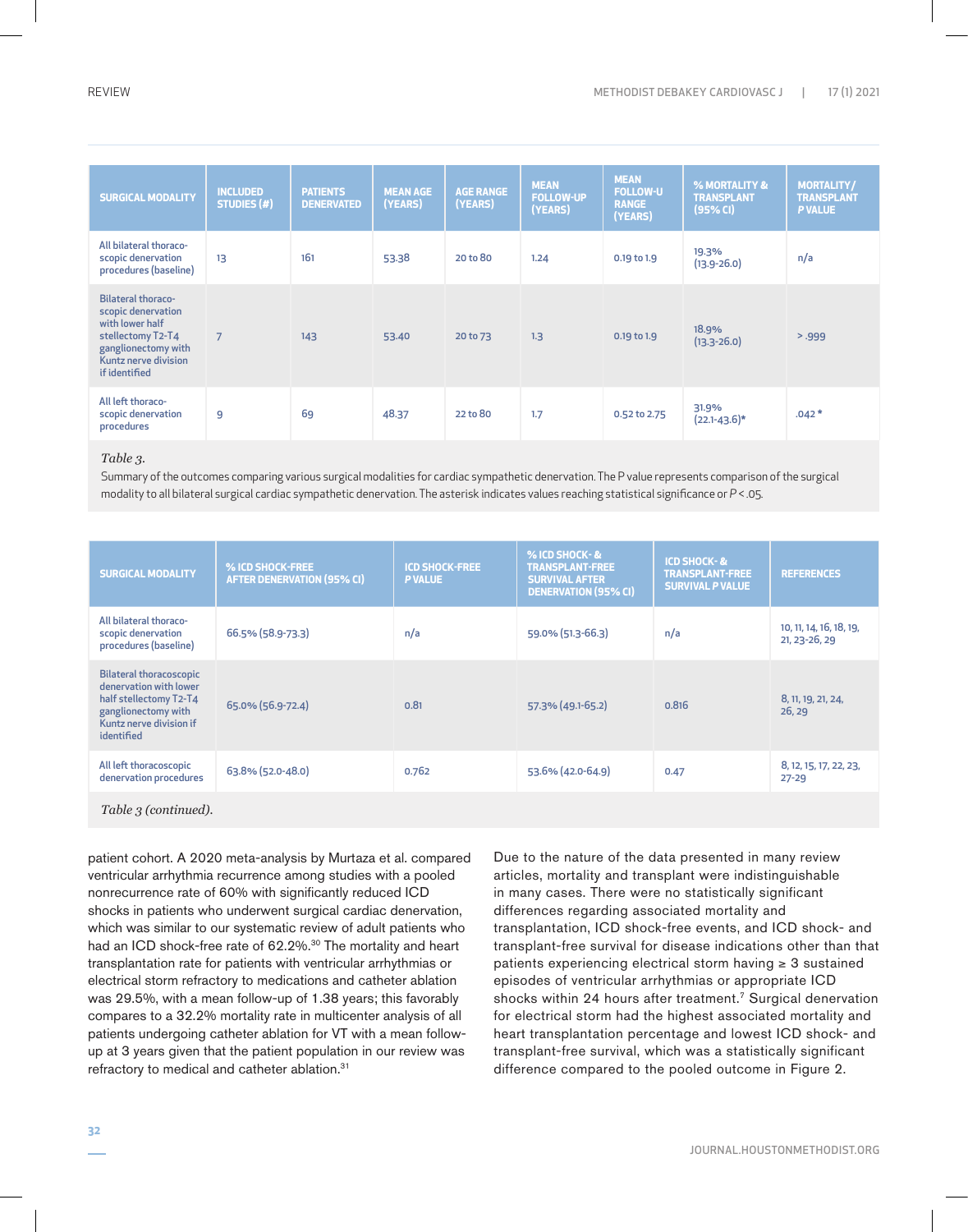Given the nature of disease regarding patients who experienced electrical storm, this was not a surprising finding. However, there were no control-group comparisons in the studies identified for this patient cohort, and patients with electrical storm are known to occasionally spontaneously resolve. Therefore, RCTs targeting patients with electrical storm appear necessary to further assess the value of surgical cardiac denervation for this patient cohort. Cardiac surgical denervation for ischemic, nonischemic, Chagasic, sarcoidosis, and arrhythmogenic RV cardiomyopathy did not appear to be contraindicated for the disease states that were evaluated; however, caution is advised due to the low number of patients evaluated in certain disease states.

In our review, surgical cardiac denervation in the era of catheter ablation was dominated by thoracoscopic procedures, and there are several explanations that could explain this trend. In the adult population, there is ample intrathoracic space to perform thoracoscopic procedures compared to pediatric patients. Thoracoscopy is a minimally invasive surgical technique that may be better tolerated compared to an open approach. Several variations to the thoracoscopic approach were used, with the most common being bilateral or left thoracoscopic inferior half stellectomy, T2 through T4 ganglionectomy. When comparing bilateral to left thoracoscopic cardiac sympathetic denervation, there was a statistically higher associated mortality and transplantation for patients who underwent the left thoracoscopic procedure. Regarding ICD shock-free and ICD shock- and transplant-free survival, no statistical difference was identified.

In evaluating studies that included bilateral and left-sided procedures, the general surgical approach was to perform the left side followed by the right side, with right side aborted if the patient had difficulties during the procedure. This surgical approach has likely confounded the data regarding the associated mortality percentage in favor of the bilateral approach, although there appears to be some evidence towards better outcomes with the bilateral approach for adult patients with ischemic and nonischemic cardiomyopathy.8 Further studies are necessary to clarify patient selection for the left or bilateral cardiac sympathetic denervation surgical modality.

Failure to respond to sympathectomy may be linked to surgical technique, and several studies have discussed the possibility of the nerve of Kuntz, collateral nerves that bypass the sympathetic trunk from the second to the first intercostal nerve, to be a possible culprit.9 Marhold et al. found that open techniques were able to detect the nerve of Kuntz more frequently than thoracoscopic techniques when applied to fresh human cadavers.32 However, that study was performed in 2008, and thoracoscopic camera technology has advanced significantly since then. In addition, computer-aided surgical technology has improved the visualization with 3-dimensional cameras and wristed instruments that have greatly improved dexterity for the

| <b>SURGICAL COMPLICATION ENCOUNTERED</b><br>(18 STUDIES INCLUDED) | % COMPLICATIONS  |
|-------------------------------------------------------------------|------------------|
| Pneumothorax                                                      | 5.5% (14/254)    |
| Horner's syndrome                                                 | 4.3% (11/254)    |
| <b>Hemothorax</b>                                                 | 1.97(5/254)      |
| Azygous vein/venous plexus injury                                 | $0.79\%$ (2/254) |
| Neuropathic pain                                                  | $0.79\%$ (2/254) |
| Cellulitis/wound infection                                        | $0.79\%$ (2/254) |
| <b>Upper extremity anhidrosis</b>                                 | $0.79\%$ (2/254) |
| <b>Compensatory hyperhidrosis</b>                                 | 0.39% (1/254)    |
| Worsening heart failure/mortality                                 | $0.39\%$ (1/254) |
| Pnemonia                                                          | $0.39\%$ (1/254) |
| <b>Nausea vomiting</b>                                            | $0.39\%$ (1/254) |
| Urinary tract infection                                           | $0.39\%$ (1/254) |
| Table 4.                                                          |                  |

Reported complications after surgical cardiac sympathetic denervation.

thoracoscopic approach. These factors may improve the success rates for surgical cardiac sympathectomy.

Regarding complications related to SCSD, pneumothorax was the most common, with the majority of affected patients treated with thoracostomy tube alone. Horner's syndrome was a major concern in most studies, but the majority of patients reportedly recovered in the ensuing months after the procedure. Compensatory hyperhidrosis was reported more commonly in the pediatric literature for patients undergoing cardiac sympathetic denervation. Compensatory hyperhidrosis is a common problem in patients with hyperhidrosis undergoing thoracoscopic sympathectomy. One possible explanation for lower-thanexpected compensatory hyperhidrosis is that these patients have a physiologic status and sympathetic autonomic nervous system more prone to developing compensatory hyperhidrosis. Another possible explanation could be the difference in the operative technique, where the sympathetic nerve is divided at rib levels and not resected along with the ganglion. Surgical management techniques have recently been published regarding ganglionectomy for treatment of compensatory hyperhidrosis.<sup>33</sup> However, underreporting is likely given the nature of the studies, and further investigation is needed to clarify the associated complications for cardiac sympathetic denervation.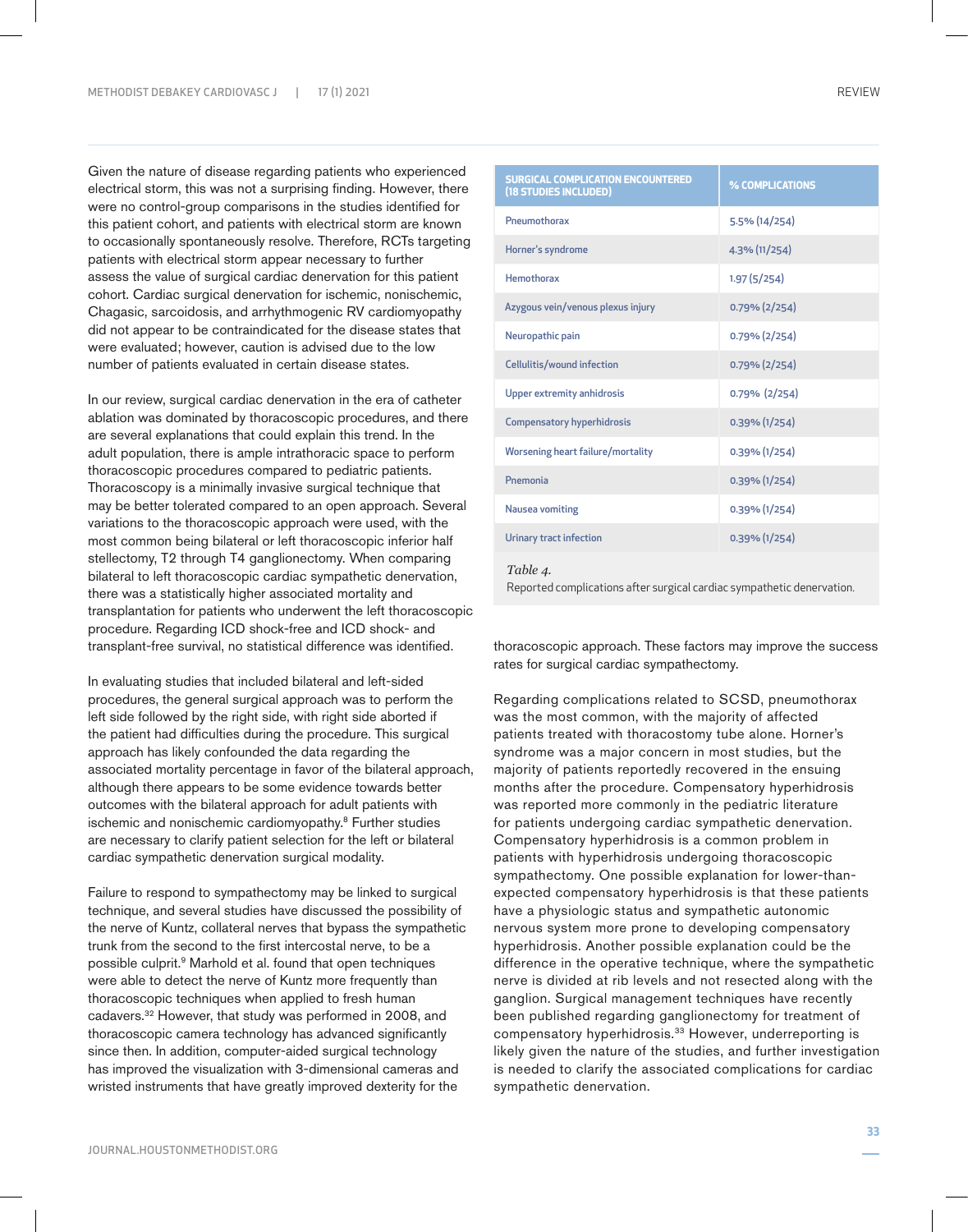Randomized controlled trials are needed to better understand the role of SCSD in treating refractory ventricular arrhythmias and the true complication rate. One RCT that should be nearing completion is the Left Cardiac Sympathetic Denervation (LCSD) for Cardiomyopathy Feasibility Pilot Study, which should assist in clarifying the role of left cardiac sympathetic denervation in ischemic and nonischemic cardiomyopathy. Another trial that is scheduled to begin in the near future is the Cardiac Sympathetic Denervation for Prevention of Ventricular Tachyarrhythmias (PREVENT VT), which could shed light on the role of bilateral SCSD in treatment VT.

# **CONCLUSION**

Surgical cardiac sympathetic denervation for adult patients who have symptomatic ventricular arrhythmias refractory to medications and catheter ablations appear appropriate and safe with proper patient education regarding possible postoperative complications. There are still uncertainties regarding patient selection and a bilateral versus left-sided surgical approach to successfully reduce sustained ventricular arrhythmias. Further data from RCTs are warranted to better delineate the risks and benefits of surgical autonomic modulation and clarify the roles of bilateral versus left-sided procedures.

# KEY POINTS

- Surgical cardiac sympathetic denervation appears to be a useful adjunct in patients who have refractory ventricular tachycardia events maximally treated with medications and catheter ablation procedures.
- Ischemic, nonischemic, Chagasic, sarcoidosis, arrhythmogenic right ventricular cardiomyopathies do not appear to be contraindications for surgical cardiac sympathetic denervation.
- Thoracoscopic techniques for surgical cardiac sympathetic denervation were safe with minimal reported complications.

*Corresponding Author:* rchihara@houstonmethodist.org

#### *Conflict of Interest Disclosure:*

The authors have completed and submitted the *Methodist DeBakey Cardiovascular Journal* Conflict of Interest Statement and none were reported.

### *Keywords:*

ventricular arrhythmias, ventricular tachycardia, ventricular fibrillation, electrical storm, sympathectomy, stellectomy, stellate, ganglionectomy, ganglion, denervation, thoracoscopy, VATS

# **REFERENCES**

- 1. Adabag AS, Luepker RV, Roger VL, Gersh BJ. Sudden cardiac death: epidemiology and risk factors. Nat Rev Cardiol. 2010 Apr;7(4):216-25. doi: 10.1038/nrcardio.2010.3.
- 2. Della Bella P, Baratto F, Tsiachris D, et al. Management of ventricular tachycardia in the setting of a dedicated unit for the treatment of complex ventricular arrhythmias: long-term outcome after ablation. Circulation. 2013 Apr 2;127(13):1359-68. doi: 10.1161/CIRCULATIONAHA.112.000872.
- 3. Stevenson WG, Wilber DJ, Natale A, et al. Irrigated radiofrequency catheter ablation guided by electroanatomic mapping for recurrent ventricular tachycardia after myocardial infarction: the multicenter thermocool ventricular tachycardia ablation trial. Circulation. 2008 Dec 16;118(25):2773-82. doi: 10.1161/CIRCULATIONAHA.108.788604.
- 4. Tung R, Vaseghi M, Frankel DS, et al. Freedom from recurrent ventricular tachycardia after catheter ablation is associated with improved survival in patients with structural heart disease: An International VT Ablation Center Collaborative Group study. Heart Rhythm. 2015 Sep;12(9):1997-2007. doi: 10.1016/j.hrthm.2015.05.036.
- 5. Shen MJ, Zipes DP. Role of the autonomic nervous system in modulating cardiac arrhythmias. Circ Res. 2014 Mar 14;114(6):1004-21. doi: 10.1161/ CIRCRESAHA.113.302549.
- 6. Wilde AA, Bhuiyan ZA, Crotti L, et al. Left cardiac sympathetic denervation for catecholaminergic polymorphic ventricular tachycardia. N Engl J Med. 2008 May 8;358(19):2024-9. doi: 10.1056/NEJMoa0708006.
- 7. Al-Khatib SM, Stevenson WG, Ackerman MJ, et al. 2017 AHA/ACC/HRS Guideline for Management of Patients With Ventricular Arrhythmias and the Prevention of Sudden Cardiac Death: A Report of the American College of Cardiology/American Heart Association Task Force on Clinical Practice Guidelines and the Heart Rhythm Society. Circulation. 2018 Sep 25;138(13):e272-e391. doi: 10.1161/CIR.0000000000000549.
- 8. Vaseghi M, Barwad P, Malavassi Corrales FJ, et al. Cardiac Sympathetic Denervation for Refractory Ventricular Arrhythmias. J Am Coll Cardiol. 2017 Jun 27;69(25):3070-3080. doi: 10.1016/j.jacc.2017.04.035.
- 9. Murtaza G, Sharma SP, Akella K, et al. Role of cardiac sympathetic denervation in ventricular tachycardia: A meta-analysis. Pacing Clin Electrophysiol. 2020 May 27. doi: 10.1111/pace.13968.
- 10. Ajijola OA, Lellouche N, Bourke T, et al. Bilateral cardiac sympathetic denervation for the management of electrical storm. J Am Coll Cardiol. 2012 Jan 3;59(1):91-2. doi: 10.1016/j.jacc.2011.09.043.
- 11. Assis FR, Krishnan A, Zhou X, et al. Cardiac sympathectomy for refractory ventricular tachycardia in arrhythmogenic right ventricular cardiomyopathy. Heart Rhythm. 2019 Jul;16(7):1003-1010. doi: 10.1016/j.hrthm.2019.01.019.